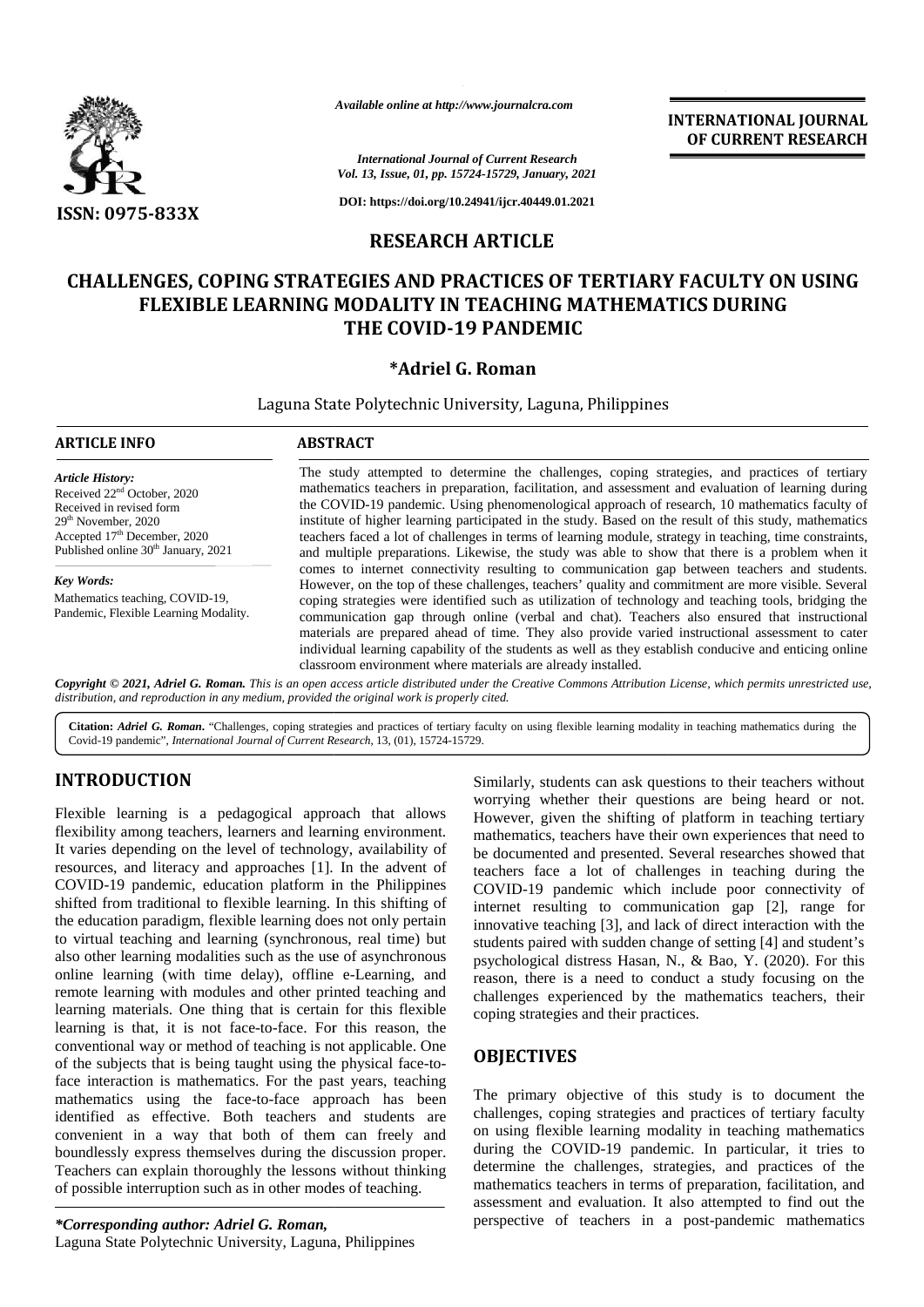teaching and identify their confidence level about students learning using the current flexible learning mode.

## **METHODOLOGY**

This study is a qualitative research that focuses on specific understanding about the relationships of issue and methods [5]. In particular, this study uses phenomenological design where the participants are interviewed using online platform. Creswell [6] explained that in a phenomenological research study, the methods of collection of information includes primary in-depth interview with as many as 10 individuals who have experienced and can describe the meaning of the phenomenon. There were 10 tertiary mathematics teachers participated in this study. The participants were purposively chosenbased on the criteria that they are all Mathematics teachers and have teaching loads during the time of COVID- 19 pandemic. Participants during the conduct of the study were informed about the objectives of the study. An informed consent was also secured by the researcher that the information provided by the participants would be used for research dissemination and publication. They were also assured that their responses would be treated collectively and not singly and that anonymity of each one of them would be highly observed. The instrument is composed of two parts. Part I consists of the personal profile of the participants and the modality they use in teaching Mathematics. This part I is used in giving interpretation of the information provided by each participant. Part II focuses on their challenges, coping strategies and practices in teaching mathematics using the flexible learning modality. The instrument was validated by five faculty-researchers of one state university and mathematics professors from the different institutions with similar educational setting with the institution where the study was conducted. The challenges, coping strategies and practices of the participants for each of the learning preparation, facilitating learning, and assessment and evaluation of learning were documented.

Since there is a restriction on the conduct of face-to-face transactions, the interview guide of the researcher was translated into several open-ended questions floated online through Google forms. The participants were given one month to provide their responses. They were also given permission to make necessary changes to their responses if they wanted to. Participants were also allowed to use mother tongue language in answering the open-ended questions. Triangulation was done using an online focus group discussion and document analysis on the collected materials from the participants. Some clarifications were also done by the researcher to the participants about the extracted meaning from their responses. After the researcher discussed the objectives of the study, participants were requested to answer the 13 open ended questions about their challenges, coping strategies, and practices in terms of learning preparation, facilitating learning and assessment and evaluation. Participants were also informed that their participation is voluntary and if they wished to withdraw their participation in the middle of answering the online interview questions they might do so. They were also informed that their responses would be treated with confidentiality and that after the study, the answered online interview guide would be deleted together with the generated data. Data were analyzed using six-step thematic analysis procedures as discussed by O'Connor and Gibson [7] and Braun and Clarke [8].

The six-step thematic analysis procedures include data organization; searching and organizing concepts and ideas; establishing overarching themes from the data; ensuring validity and reliability of the data; searching possible explanations; and final report. In the data organization, the responses of the participants were transcribed and organized into matrix form. The researcher then looked for patterns. The researcher used codes from the responses of the participants then merged several codes to create a sub-theme. Several subthemes were combined to create a theme. After the themes have been identified, the researcher presented and interpreted the theme. To further provide quality interpretation, the researcher conducted some follow up to the participants to ensure that the meaning provided in the interpretation is what the participant wanted to convey. The top-down approach of thematic analysis was used in this research. Top-down approach as discussed by Maguire and Delahunt [9] is driven by the specific research queries in contrast to bottom-up approach or data driven itself. The participants of the study are in the age bracket 22-55 years old, varied in terms of sex, with years in teaching ranging from 1 to 30 years and 1 to 10 mathematics subjects handled using the flexible learning modality. Two of the participants are using asynchronous online teaching, one with synchronous online teaching while the remaining seven participants use the combination of synchronous, asynchronous, e-Learning offline, and Modular teaching.

## **RESULTS AND DISCUSSION**

This part includes the presentation of the results and the discussions vis-à-vis the objectives of the study.

**General Preparations:** Three themes emanated from the responses of the participants on how they prepare themselves in teaching mathematics using the flexible learning modality. These include allocation of specific time to prepare in advance the teaching materials using technology; participation to Online Seminars/Trainings/Workshops; and positive perspective. Tertiary mathematics teachers equip themselves with tools, innovative strategies and technology. They also made advanced preparations of teaching materials. Tertiary mathematics teachers attended online seminars, trainings and workshop about flexible teaching and learning. Given the scenario that the participants experience, they still have positive perspective on teaching through being adaptive to the new normal wayof teaching and learning. Tertiary mathematics teachers also convinced themselves to accept the paradigm shift in teaching both physically and mentally. Teacher's preparation has a lot of great influence when it comes to teaching. The plans of the teacher provide locus that leads to the achievement of the educational target. Without these plans, the teaching and learning process will not be organized and centralized.

**Challenges of Tertiary Faculty on the Use of Flexible Learning Modality in Teaching Mathematics in Terms of Learning Preparations, Facilitating Learning and Assessing/Evaluating Learning:** The challenges of tertiary education faculty on the use of flexible learning modality have been thematically analyzed and presented on this section. Four themes have been identified based on the challenges of the participants. These include: learning module and technology; strategy, time, and multiple preparation. Participants of the study consider learning module and technology utilization as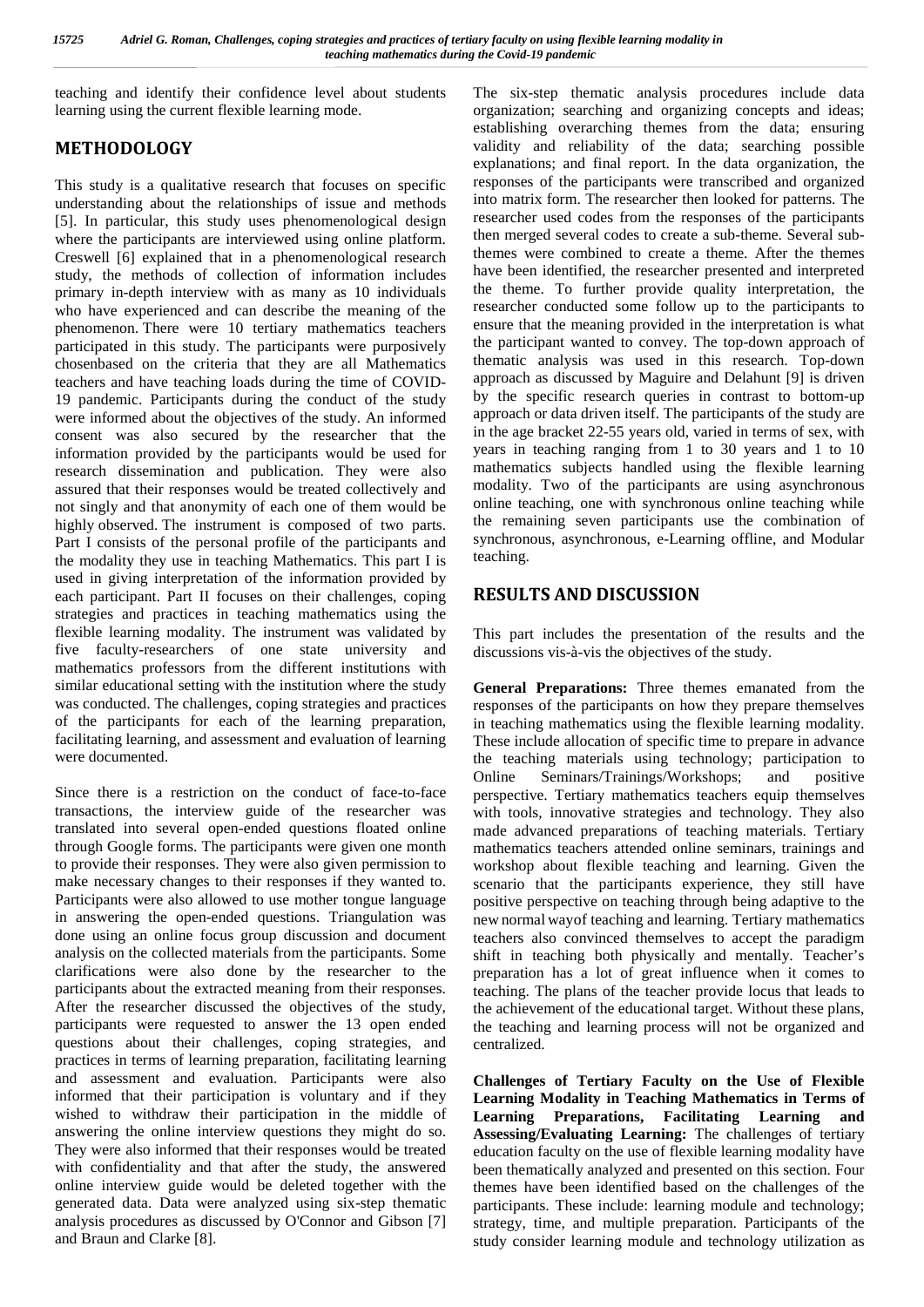one of the challenges in teaching mathematics subjects. In one of the responses obtained, it is difficult on the part of the teachers to create a learning module given the very limited period of time. They also have to orient themselves about online teaching specifically the use of different learning portals such as zoom and google meet. Participants also mentioned that they have to strategize more to make the lesson easy to understand and be self-explanatory since there are some students who have poor internet connectivity or not at all. Similarly, participants are being challenged by the very limited time to prepare modules for 3 to 5 different mathematics subjects. Participants mentioned also that aside they have to convert the content of the module to power point and audio-video presentation for the students who have chosen asynchronous and synchronous learning modality.

*Teachers need bunch of preparation for teaching-learning amidst the pandemic. It has been a challenge for me to create modules, to prepare instructional materials, master the technology as a tool for teaching and to think of the possible effective strategy at a short period of time. The reality is that, I am handling 5 different subjects per week –Bolyai.*

Preparation of learning module requires a lot of time. However, due to the sudden change or shift in the continuity plan of the education sector, teachers need to strategize and use their flexibility in order to adjust to the new teaching and learning environment. Modules need to be carefully prepared. There should be a keen and careful checking of the contents and other features. In terms of facilitating learning, three themes emanated: the communication gap and insufficiency; low internet connectivity; and technology orientation. Based on the result, mathematics teachers in the tertiary level are being challenged by the low internet connectivity particularly when facilitating an online class. In addition, not all students are familiar with the use of online learning platform.

*"During google meeting we cannot actually see what the students are doing, some of them are not familiar in navigating google meet (when to mute/unmute) and the worst internet connection in several areas"– Euclid.*

*"There are some students who had difficulty in their internet connection, resulting to late submissions of students' activities"-Pythagoras.*

Since teachers are addressing several learning options based on the students' resources, there is a gradual communication gap being formed between the teacher and students. Very limitedinteractionbetweenthe teachers and students particularly those who use a combination of asynchronous and remote learning. Two-way communication process is necessary when it comes to teaching. However, when there is a barrier between the teachers and students, both will experience communication problem. One the part of the teachers, based on the result, they experience difficulties in delivering well the lessons to the students in contrast to the boundless discussion and interaction they have while inside the face-to-face classroom. Though alternative modality is being used, the low and poor internet connection affects greatly the facilitation of learning. According to Tria (2020) the implementation of flexible learning modality would pose problems on students who have limited access to internet. Poor internet connectivity affects both teacher's and student's performance during synchronous

discussion. The result of the analysis also revealed that even students who choose synchronous online experience problems in terms of internet connection. Intellectual honesty, lack of participation to formative assessment, late submission of outputs, and technology related difficulties are the three identified challenges in terms of assessing and evaluating learning. Though participants persuade students ensure academic honesty, they are not sure among themselves that students are the ones doing the activities being provided to them. However, they do not have any other options but to put their trust on the students.

*"It is quite difficult to find out whether they themselves are answering honestly the assessment/evaluation since all are done online"-Descartes.*

*"We do not know if the students are completing the assessment task, assignment and activities with honesty. All the channels and temptations are moreclose to them. There are possibilities that they tend to look for answers online, asking someone to do it for them or they are just going to copy the work of others"-Galois.*

Another challenge is the limited number of students who participate in the online recitation. Based on the participants, they cannot include all students in the recitation for the reason that not all students are able to attend online class. Hence, there should be no single assessment and evaluation tool to be used that fits to all students. Teachers need to resort to several tools to assess and evaluate the learning progress and outputs of the students. According to Alea, et al. (2020), teachers encountered challenges in the use of technology related activities, students' participation and utilization of features in online classes, together with time management and other matters concerning online classes. Academic honesty is an important value that should be present to each and every student in the academe. Academic honesty leads to integrity. However, based on the result of the analysis, teacher participants are not sure whether the students are the ones who answer the activities. They do not have any choice but to put their trust and confidence to their students. Based on the result of the study conducted by Moralista & Oducado[12], HEI teachers agreed that there is difficulty in managing online education and there is a high prevalence of cheating and plagiarism. Similarly, HEI teachers have no means of determining whether students do the research in this mode of learning. Likewise, based on the study of Niemi &Kousa (2020) many teachers are worried about issues related to assessment of learning and outcomes. Specifically, on the reliability of students when doing examinations and tests at home.

#### **Coping Strategies of Tertiary Faculty on the Use of Flexible Learning Modality in Teaching Mathematics in Terms of Learning Preparations, Facilitating Learning and Assessing/Evaluating Learning**

Mathematics faculty-participants made some coping strategies in response to the challenges being met. Coping strategies include providing themselves planning schedule ahead of time to prepare everything for the students despite very limited time. Participants also maximize the use of available technology in preparing lesson guides, modules, presentations, and assessments.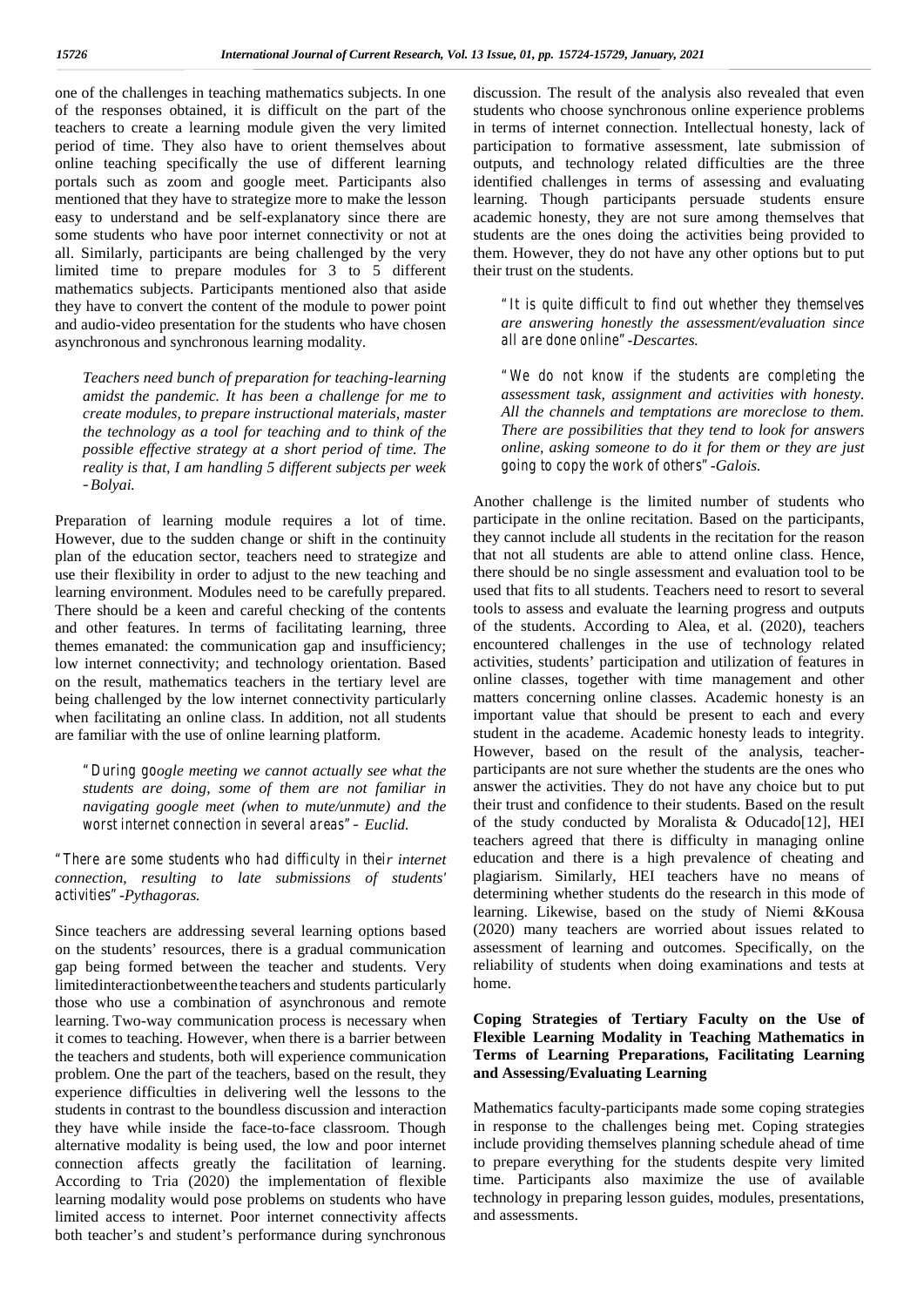*"I am making a time table for the things that I need to do. making my modules and instructional materials (PPT presentation) concise, simple, interactive but not compromising the quality and its effectiveness. I am continuously trying variety of strategies and choosing some of those that worked"-Descartes.*

In learning preparations, it is necessary for the teachers to exert extra efforts to combat the challenges being experienced by them. Maximizing the use of available technology is found helpful by the participants in terms of learning preparations. The use of technology is helpful enough to prepare instructional materials and assessment tools to ensure meaningful learning. Participants, to cope up with the challenges in facilitating learning, allow students to do a reflection and self-assessment of learning. They also establish a two-way good communication process between them and their students. Also, they maximize the use of available tools and technology in teaching. Participants also ensure that all of their students receive the lesson whether soft or hard copy. They also suggest tutorial sites/links to those students who cannot attend the synchronous discussion.

*"(We make an) agreement to build and implement some rules and regulations during class discussion. This includes some guidelines when to mute/unmute, letting students to open their cameras for the duration of the meeting so that we know if they are paying attention, and utilizing the chat box for queries/ permission to something"-Gauss.*

Technology is a crucial part of the educational process. With the use of technology in the delivery of learning, students become more attentive and aggressive to learn the subject being taught by the teachers. The result conforms to the theory of facilitative learning by Rogers (1983) illustrating that people have natural eagerness for learning that involves selflearning concept implying that learning takes place when somebody acts as a facilitator. Mathematics faculty respondents based on the analysis use some motivational, trivial and logical questions to assess students learning during online class. When it comes to modular learning, teachers require students not only to show the final answer to the given problems and activities but also to present the solutions on how to arrive on the final answer. Mathematics teachers also maximize the use of technology by utilizing available reading materials for assessment. They also provide various assessment strategies to maximize the potentials of the students in answering the problem. Aside from that, teachers use reflective questions to encourage students reflect on their own learning. Teachers also exercise leniency about the deadlines of submission of the activities. Lastly, teachers put their trust in the students that they are the ones answering the given problems and activities.

*"I ensure trust in my students, giving them enough time to answer their activities and also being lenient in all of their request, specially on extending submission deadline"-Bolyai*.

### **Practices of Tertiary Faculty on the Use of Flexible Learning Modality in Teaching Mathematics in Terms of Learning Preparations, Facilitating Learning and Assessing/ Evaluating Learning**

Considering the practices employed by the mathematics teachers in terms of learning preparations, one theme is

identified. Mathematics teachers ensure that instructional materials are prepared paired with variety of assessment tools and strategies. In this, mathematics teachers prepared modules prior to the start of classes. The contents of the modules are converted and enriched. Teachers also prepare powerpoint presentations and use google meet. They also include links of videos to be watched by the students. Mathematics teachers ensure establishment of conducive and enticing online classroom environment where instructional materials are readily available. In order to ensure learning of the students, teachers exercise the two-way communication between them and their students through encouraging them to ask questions and respond to the questions being given to the students. As one of the practices, teachers try to get all the students involved in the discussion.

*"Building a conducive and less-threatening environment by being approachable and open for questions/ feedback and suggestions. Securing some ice breaker to lighten the environment. Constant communication with students with the aid of questioning, soliciting answers, insights and suggestions, as well as personal experiences"-*Descartes*.*

Mathematics teachers make varying assessment strategies and processes. Based on the participants, students are assessed/evaluated through engaging activities such as worksheets and performance tasks. During online class, students are asked questions to check if concepts are made clear to them. In addition, some of the teachers provide students mini live quizzes.

**Preferred Learning Delivery Mode of the Teachers:** Teacher participants are asked about their preference on method of teaching mathematics. Based on the result, 50% of the participants would like to go back to the previous face-toface learning once the pandemic is gone while 50% of the participants would like to use the flexible learning modality in teaching mathematics. For those who would like to go back to face-to-face teaching, they consider the effectiveness of this in learning mathematics. According to them, when mathematics is being taught using the pre-pandemic ways, it would encourage boundless interactions between the teachers and the students. They also consider the significance of knowing each other in addition to the convenience on the part of the teachers to identify and address the capability of students specially in analyzing a mathematical problem as well as poor internet connectivity of some students.

*"I would still prefer to teach Mathematics in the physical setting. Teaching using flexible learning modality has its own advantages but the teacher-student connection is weak. I value that aspect because as a student, I know that knowing your instructor is a factor in learning. On the other hand as a teacher, not seeing your students genuine reaction when learning is also a downside. Because i do not see them physically, my awareness for the points I have to adjust is limited" -* Euclid*.*

On the other hand, teachers who prefer to use the combination of online and face-to-face believe that it will better address other issues and challenges such as limitations on the number of classrooms and mobility.

*"I think combination of face-to-face and online learning will be better so as to address insufficiency of classrooms,*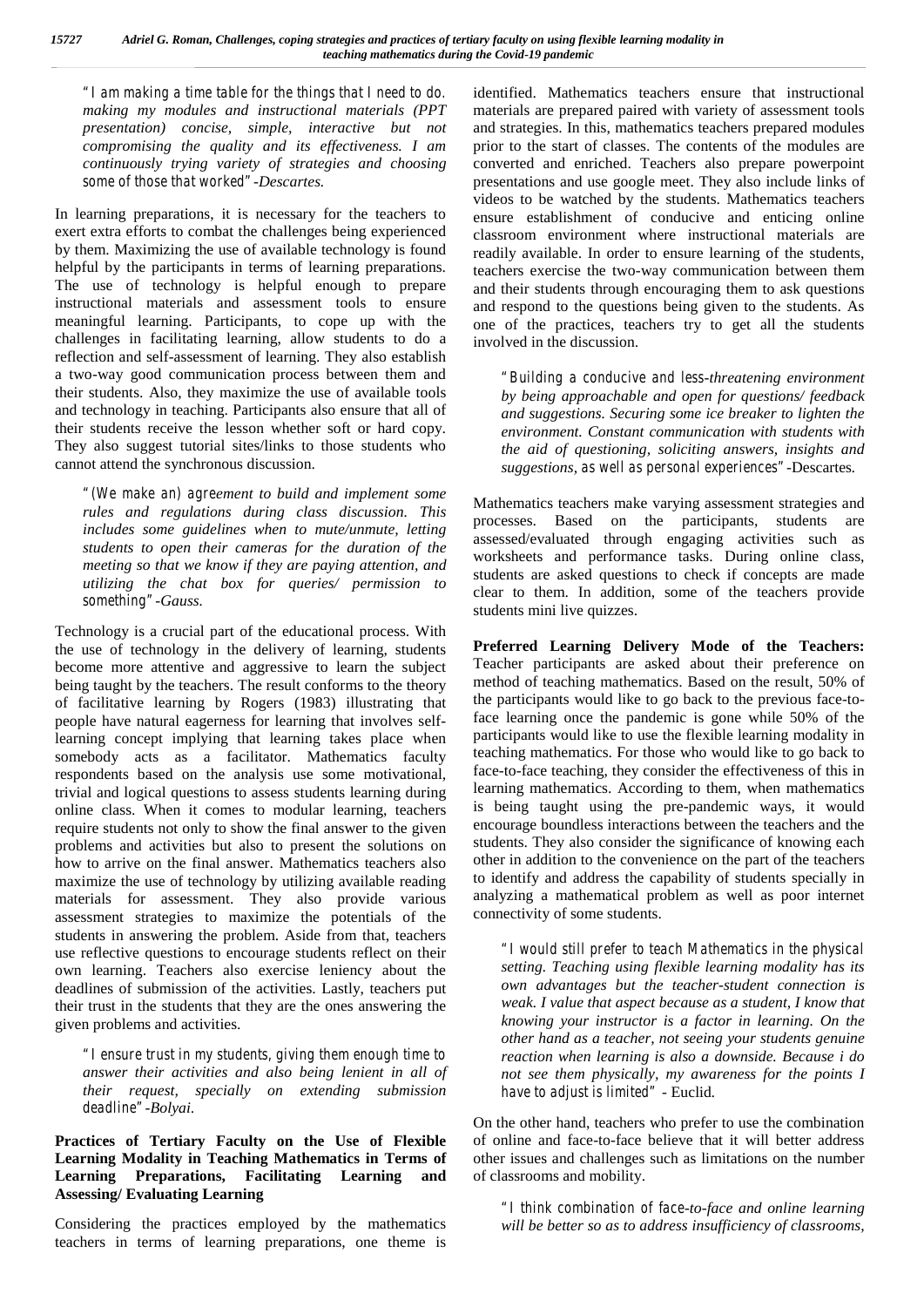*congested areas intended for learning where I think learning is not taking place, to save energy, lessen mobility of people (so that students' expenses may be reduced if they stay at home)"-*Archimedes.

More so, some of the teachers believe that they need to innovate the way they teach the subject through incorporating various strategies from old and new modality.

*"I will innovate my method of teaching in mathematics. Incorporating and combining those effective strategies and practices in the old and the flexible learning modality"-*Descartes.

#### **Ensuring Learning amidst Pandemic**

Teacher-participants were also asked how they ensure learning takes place despite of no face-to-face delivery of instruction. Based on the responses, three themes are identified: formative assessment through verbal or written recitation; open online communication (verbally or through chat); and provision of engaging online/offline activities and supplemental materials. According to the participants, though they experience challenges brought by the sudden shift of teaching and learning modality in mathematics, they still ensure learning through giving varied activities to the students. They also ensure that their communication with their students are always connected.

*"During synchronous online teaching, I make sure that Euring synchronous online teaching, I make sure mail Journal of Learning, everyone is giving their full attention by randomly asking questions to them either orally or in the chat box. During asynchronous learning, I encourage the students to answer their activity sheets on their own"-*Pytagoras.

**Teacher's Confidence on Students Learning:** The confidence level of the teachers about students learning as shown in the figure is ranging from 6 to 9. It is noteworthy that no participants answered 1 through 5 in the scale of 10. However, it is surprising that no participant has a confidence level of 10. This result reveals that while teachers are confident enough that students grasp the lesson being taught by them using the flexible learning modality, there is still a space that needs to be filled when it comes to learning using this kind of modality.The result of this confidence level of the teachers about student's learning provides an implication about the commitment of the teachers to continuously provide boundless learning opportunities to the students to fulfill their main function as teachers.



#### **Conclusion and Recommendation**

The study attempted to determine the challenges, coping strategies, and practices of tertiary mathematics teachers in preparation, facilitation, and assessment and evaluation of learning during the COVID-19 pandemic. Based on the result of this study, mathematics teachers faced a lot of challenges in terms of learning module, strategy in teaching, time constraints, and multiple preparations. Likewise, the study was able to show that there is a problem when it comes to internet connectivity resulting to communication gap between teachers and students. However, on the top of these challenges, teachers' quality and commitment are more visible. Several coping strategies were identified such as utilization of technology and teaching tools, bridging the communication gap through online (verbal and chat). Teachers also ensured that instructional materials are prepared ahead of time. They also provide varied instructional assessment to cater individual learning capability of the students as well as they establish conducive and enticing online classroom environment where materials are already installed. Though this study was able to determine and explain the latent variables, it has lot of limitation such as limited number of participants and the way data were being gathered. To optimize the result, similar study is encouraged to be conducted using quantitative type of research using the variables identified.

### **REFERENCES**

- Alea, L. A., Fabrea, M. F., Roldan, R. D. A., & Farooqi, A. Z. (2020). Teachers' Covid-19 awareness, distance learning education experiences and perceptions towards institutional readiness and challenges. *International Journal of Learning, Teaching and Educational Research*, *19*(6), 127-144.
- Braun, V., & Clarke, V. (2012). Thematic analysis.
- CHED Memorandum Order No. 04 series of 2020. Guidelines on the Implementation of Flexible Learning.
- Creswell, J. W. (2003). *Research design: Qualitative, quantitative and mixed methods approaches.* Thousand Oaks,
- Dogar, A.A., Shah, I., Ali, S.W., & Ijaz, A.(2020). Constraints to Online Teaching in Institutes of Higher Education during Pandemic COVID-19: A Case Study of CUI, Abbottabad Pakistan. Revista Romaneascapentru Educatie Multidimensionala, 12(2Sup1), 12-24. https://doi.org/ 10.18662/rrem/12.2Sup1/285
- Flick, U. (2010). *An introduction to qualitative research* (4th Ed.). New Delhi, India: Sage Publication.
- Hasan, N., & Bao, Y. (2020). Impact of "e-Learning crack-up" perception on psychological distress among college students during COVID-19 pandemic: A mediating role of "fear of academic year loss". *Children and Youth Services Review*, *118*, 105355.
- Maguire, M., & Delahunt, B. (2017). Doing a thematic analysis: A practical, step-by-step guide for learning and teaching scholars. *All Ireland Journal of Higher Education*, *9*(3).
- Mishra, L., Gupta, T., & Shree, A. (2020). Online teachinglearning in higher education during lockdown period of Covid-19 pandemic. *International Journal of Educational Research Open*, 100012.
- Moralista, R., &Oducado, R. M. (2020). Faculty Perception Toward Online Education in Higher Education During the Coronavirus Disease 19 (COVID-19) Pandemic. *Available at SSRN 3636438*.
- Niemi, H. M., & Kousa, P. (2020). A case study of students' and teachers' perceptions in a Finnish high school during